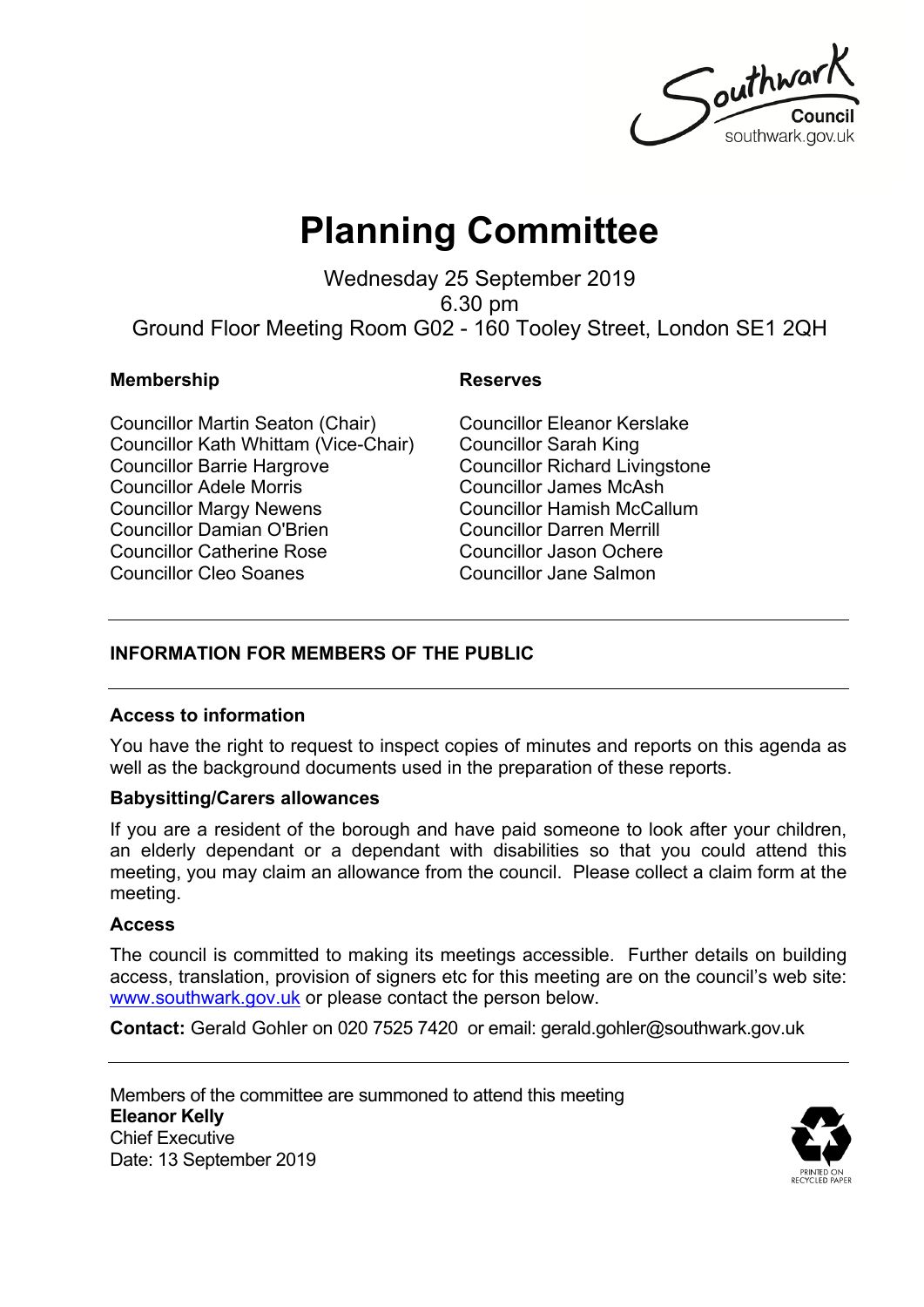Southwark southwark.gov.uk

## **Planning Committee**

Wednesday 25 September 2019 6.30 pm Ground Floor Meeting Room G02 - 160 Tooley Street, London SE1 2QH

### **Order of Business**

**Item No. Title Page No.**

**PART A - OPEN BUSINESS**

#### **PROCEDURE NOTE**

#### **1. APOLOGIES**

To receive any apologies for absence.

#### **2. CONFIRMATION OF VOTING MEMBERS**

A representative of each political group will confirm the voting members of the committee.

#### **3. NOTIFICATION OF ANY ITEMS OF BUSINESS WHICH THE CHAIR DEEMS URGENT**

In special circumstances, an item of business may be added to an agenda within five clear days of the meeting.

#### **4. DISCLOSURE OF INTERESTS AND DISPENSATIONS**

Members to declare any personal interests and dispensation in respect of any item of business to be considered at this meeting.

#### **5. DEVELOPMENT MANAGEMENT 1-4**

#### **5.1. LAND BOUNDED BY LOWER ROAD, REDRIFF ROAD, QUEBEC WAY AND SURREY QUAYS ROAD AND SITE AT ROBERTS CLOSE, SE16** 5 - 271

**ANY OTHER OPEN BUSINESS AS NOTIFIED AT THE START OF THE MEETING AND ACCEPTED BY THE CHAIR AS URGENT.**